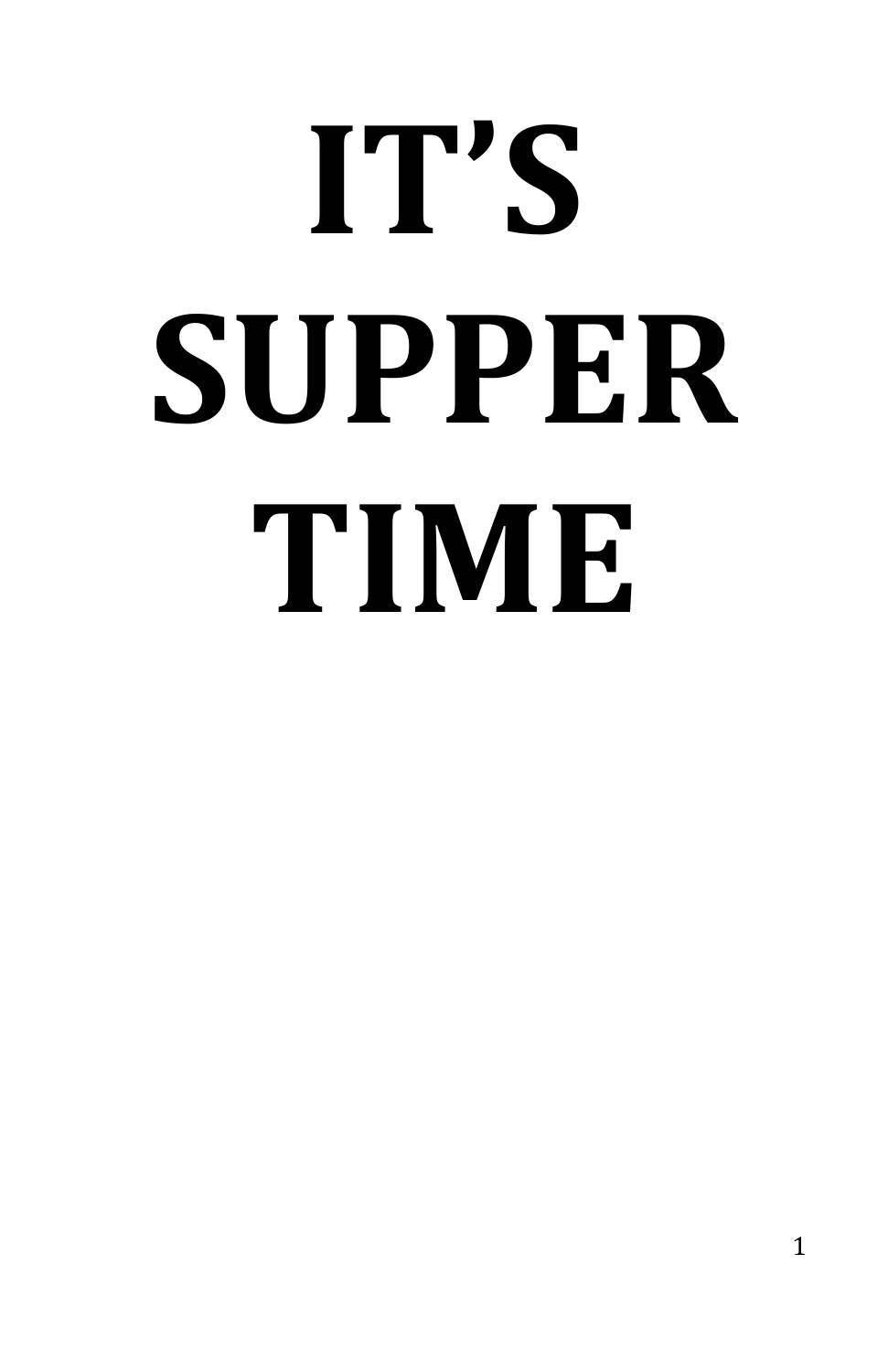## **IT'S SUPPER TIME**

**Sermon in a sentence: Come and take your place at the table of the Lord with the "Body of Christ."**

**Scriptures: Ex. 12:1-14; 1 Cor. 5:7; 1 John 1:7; John 3:16; Rom. 6:23b; John 6:53-58; Ex. 12:47-48; Ex. 14:13-14, 16, 29-30a, (1 Cor. 10:1-2); Ex. 16:4; Ex. 17:6; Num. 14:22-23, 29; 1 Cor. 5:7; Mark 16:16; John 6:51; Mark 3:17; Luke 9:51-56; Mark 10:35-41; Luke 22:24-27; John 12:6; Matt. 26:74; Mark 14:31; 1 Cor. 11:17-22; 1 Cor. 11:29-32; 1 Cor. 5:1-5; Matt. 9:12; 1 Cor. 11:23-26**

**There is a beautiful tradition households have practiced for centuries that has provided countless good memories and bonding opportunities for their family members. It's the tradition of eating together at supper time. Typically, the parents have been hard at work all day and the children have also been toiling at school, but at supper time, everyone comes home to rest and relax, reconnect, and receive both physical and emotional nourishment.** 

**Just so you know, I am definitely not a cook, so I was never much help on the food side. But Mom would usually come home from work and quickly whip something together for her four hungry children. Depending on the shift Dad was working at the jail, he may or may not have been available for supper, but we'd all usually get together for dinner after church on Sunday afternoons. As we grew older, my brother developed an amazing skill with left-overs, so he would often take on the cooking duties after school. Then, when our parents came home, we'd enjoy some gourmet quality meals on our No-Frills budget.**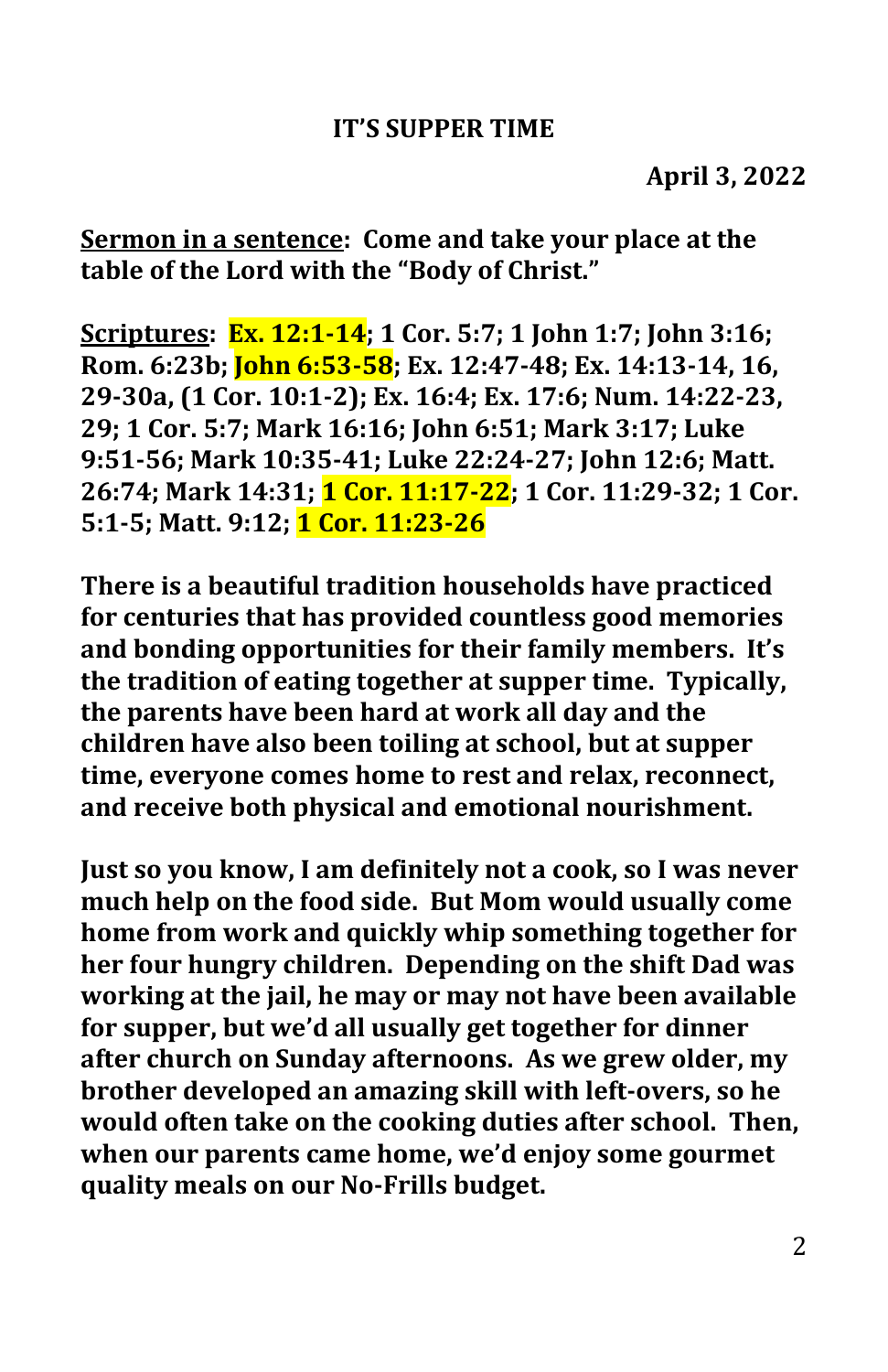**We never consciously thought about it or spoke about it, but we instinctively knew that we all had a place at the table. We "belonged" there. Even though there may have been sibling rivalries going on and we weren't always happy with each other, there was never any thought of excluding a family member from the table. It sounds strange to even say it. You simply don't exclude family members from supper. When the call rings out, "Supper's ready!" everybody comes running, no matter what.**

**I remember a couple of times I couldn't make it to the table because of sickness. This included a Christmas dinner during high school when I had a terrible bout of the flu, and I still remember the weirdness of being upstairs in bed while the rest of my family was gorging themselves on a fantastic meal. It just wasn't right!**

**Whatever your upbringing may have been, most of you have similar memories of those wonderful times of love and fellowship at the table. (***So, when you get together in your Life Group meetings this week, you can share some of those memories***.)**

**Now, let's go back about 3,500 years to a particular meal that still holds a lot of relevance for us today. It was a massive national meal, eaten family by family by the Israelites in Egypt, just before God delivered them from slavery. Jews continue the tradition to this day as they get together every year for the well-known Passover Seder. Our first report of it comes from Exodus 12.**

> **Exodus 12:1-14 Now the LORD spoke to Moses and Aaron in the land of Egypt, saying, <sup>2</sup> "This month** *shall be* **your beginning of months; it** *shall be* **the first month of the year to you. <sup>3</sup> Speak to all the congregation of Israel,**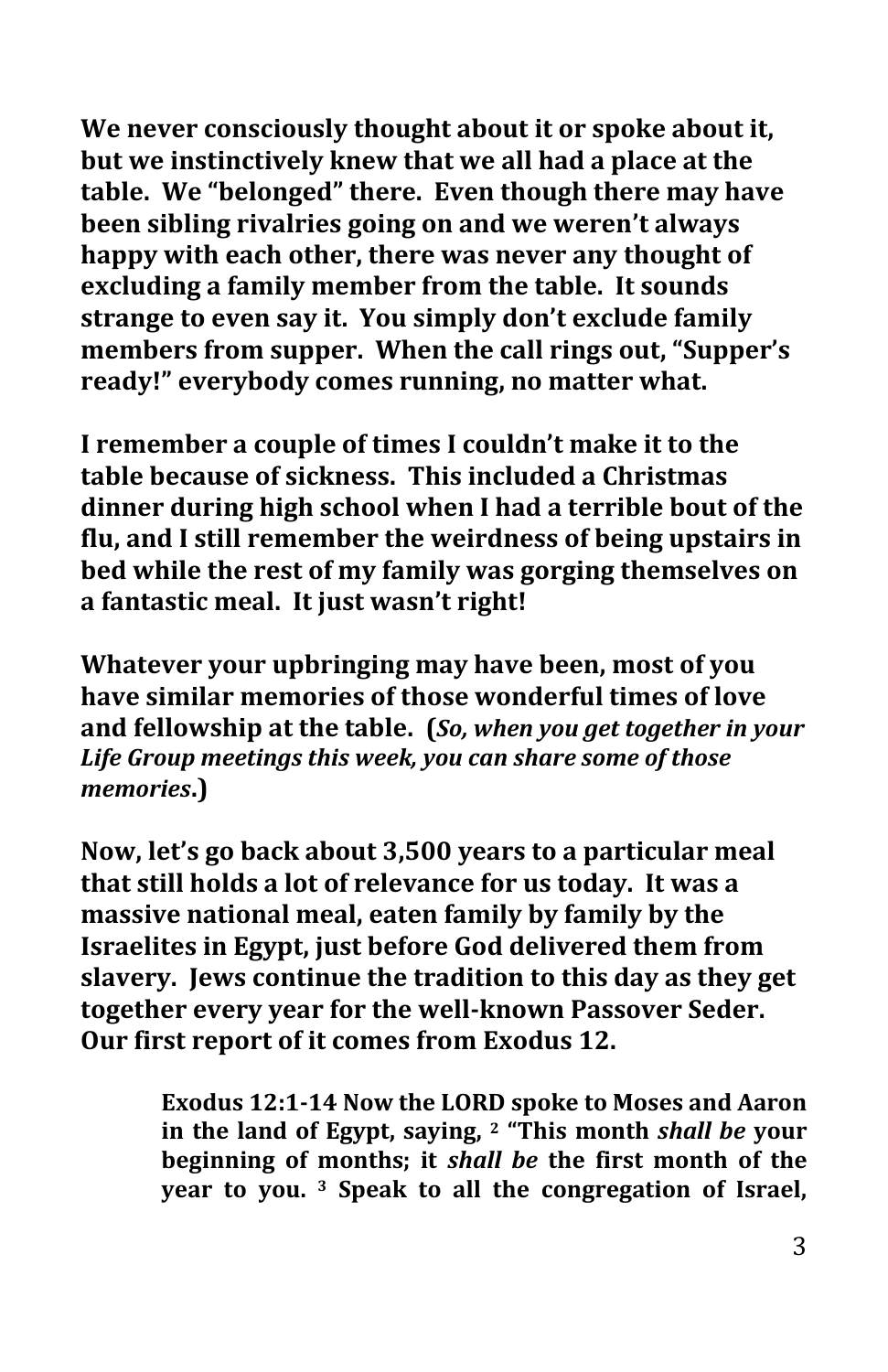**saying: "On the tenth of this month every man shall take for himself a lamb, according to the house of** *his* **father, a lamb for a household. <sup>4</sup> And if the household is too small for the lamb, let him and his neighbor next to his house take** *it* **according to the number of the persons; according to each man's need you shall make your count for the lamb. <sup>5</sup> Your lamb shall be without blemish, a male of the first year. You may take** *it* **from the sheep or from the goats. <sup>6</sup> Now you shall keep it until the fourteenth day of the same month. Then the whole assembly of the congregation of Israel shall kill it at twilight. <sup>7</sup> And they shall take** *some* **of the blood and put** *it* **on the two doorposts and on the lintel of the houses where they eat it. <sup>8</sup> Then they shall eat the flesh on that night; roasted in fire, with unleavened bread** *and* **with bitter** *herbs* **they shall eat it. <sup>9</sup> Do not eat it raw, nor boiled at all with water, but roasted in fire—its head with its legs and its entrails. <sup>10</sup> You shall let none of it remain until morning, and what remains of it until morning you shall burn with fire. <sup>11</sup> And thus you shall eat it:** *with* **a belt on your waist, your sandals on your feet, and your staff in your hand. So you shall eat it in haste. It** *is* **the LORD'S Passover. <sup>12</sup> "For I will pass through the land of Egypt on that night and will strike all the firstborn in the land of Egypt, both man and beast; and against all the gods of Egypt I will execute judgment: I** *am* **the LORD. <sup>13</sup> Now the blood shall be a sign for you on the houses where you** *are.* **And when I see the blood, I will pass over you; and the plague shall not be on you to destroy** *you* **when I strike the land of Egypt. <sup>14</sup> "So this day shall be to you a memorial; and you shall keep it as a feast to the LORD throughout your generations. You shall keep it as a feast by an everlasting ordinance.**

**There are a lot of details in this reading that we need to take note of (even though I won't be able to cover them all this morning). And as we consider these points, we'll see that there are many similarities and foreshadowing of what Jesus brought into being about 1,500 years later.**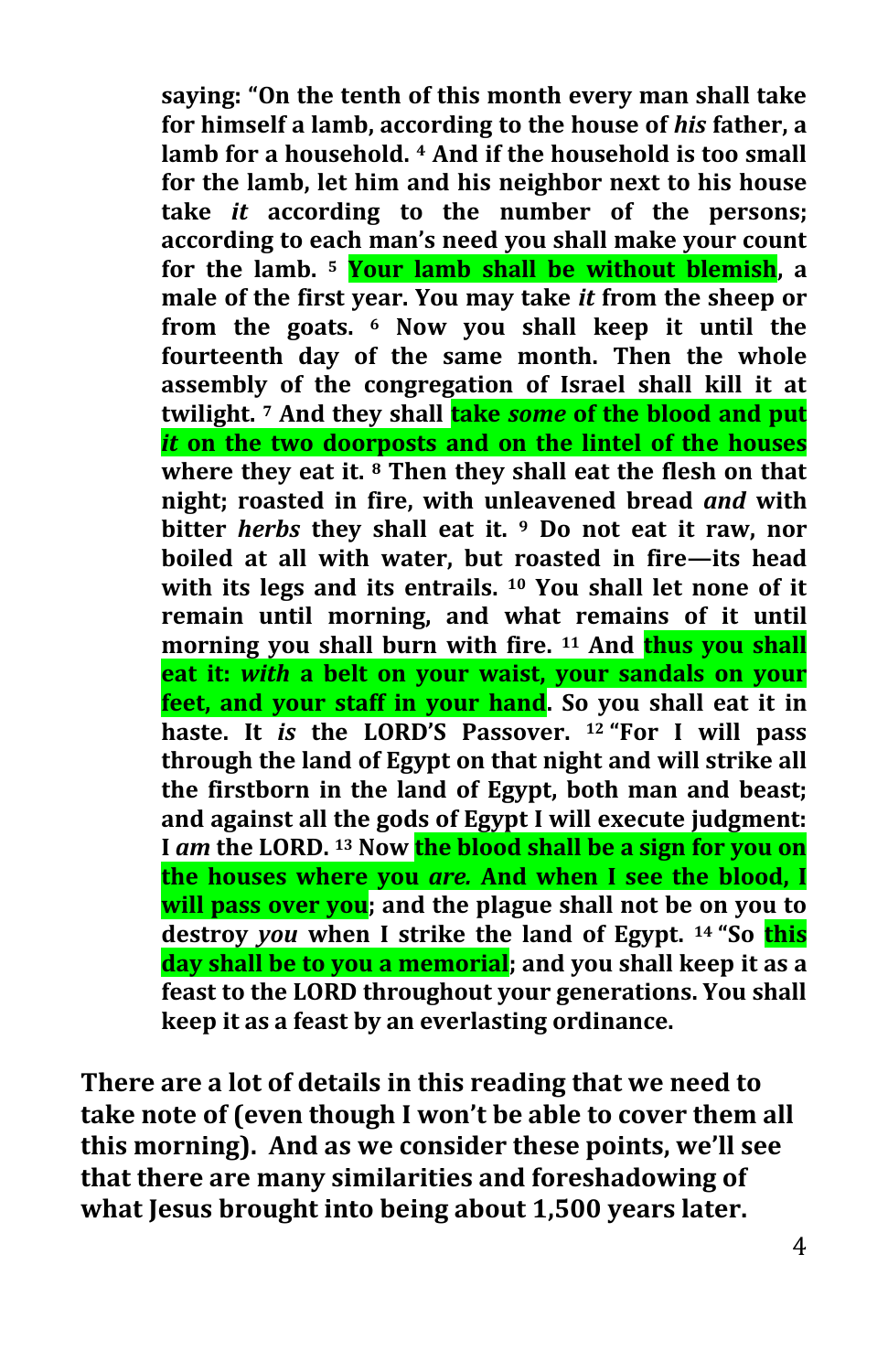**That's when He introduced the next step forward in our spiritual feasting; a new meal we call "Communion;" "The Lord's Supper."**

**So, let's get into it. As we just read:**

-

- **The blood of the Passover lamb on the doorposts saved the firstborn of Israel from death (Ex. 12:3- 13). Without the blood of the lamb, there was death in every house.**
	- o **Now, on top of all the statements we have from John the Baptist about Jesus being the Lamb of God, Paul also specifies that** *He* **is the Passover Lamb that has been sacrificed for us (1 Cor. 5:7). It is** *His* **blood that cleanses us of our sins (1 John 1:7), and it is through** *Him* **that we have eternal life (John 3:16; Romans 6:23b). The blood of Israel's Passover lambs saved lives. The blood of Jesus, the Passover Lamb of God, gives life!**
- **The Israelites ate the meat of the Passover lamb, which was necessary to sustain them as they began their journey of deliverance.** 
	- o **As Jesus ate the Passover with His disciples, He took bread, broke it, gave it to them and said, in effect: 'This is my body, my flesh, my meat. This is what you need to sustain your spiritual life'. He was even more explicit in John 6 where He said:**

**John 6:53-58 … "Most assuredly, I say to you, unless you eat the flesh of the Son of Man and drink His blood, you have no life in you. 54**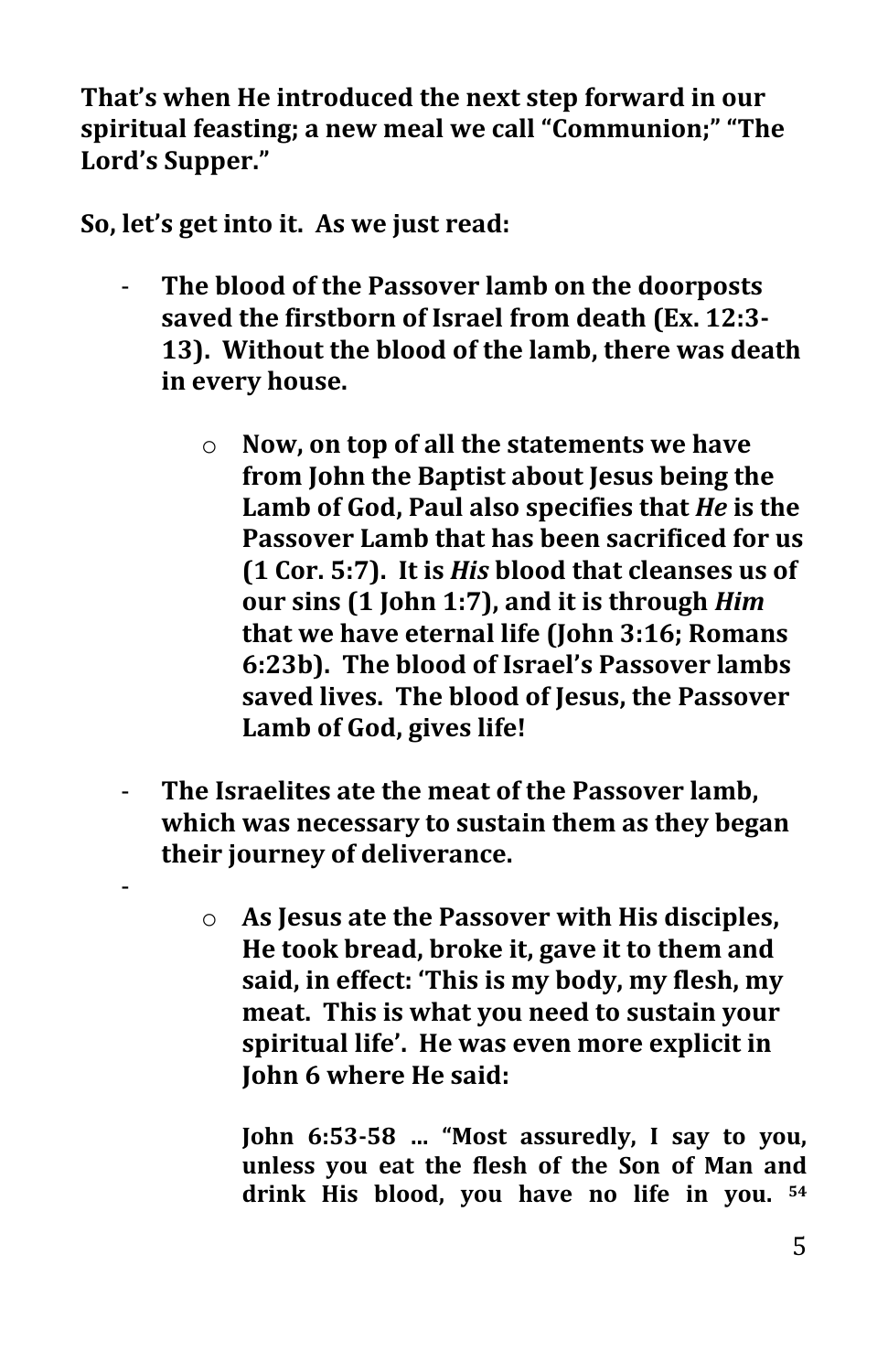**Whoever eats My flesh and drinks My blood has eternal life, and I will raise him up at the last day. <sup>55</sup> For My flesh is food indeed, and My blood is drink indeed. <sup>56</sup> He who eats My flesh and drinks My blood abides in Me, and I in him. <sup>57</sup> As the living Father sent Me, and I live because of the Father, so he who feeds on Me will live because of Me. <sup>58</sup> This is the bread which came down from heaven—not as your fathers ate the manna and are dead. He who eats this bread will live forever."**

- **The Israelites ate the Passover fully dressed, ready to leave Egypt at a moment's notice.** 
	- o **Whenever we come to the Communion table, we need to come with anticipation. Jesus is coming again to this world to redeem His children. The songwriter said: "This world is not my home, I'm just a passin' through." And as Jesus said: "Remember Lot's wife" (Luke 17:32). Let's make sure we have our eyes firmly set on our eternal heavenly home every time we partake of Communion.**

**After hearing the things I've just outlined, I hope nobody here will** *ever* **again deliberately miss a Communion Service! Without Christ** *in* **us, symbolized by the bread and the cup, we have no spiritual life!**

- **Please remember that only those who had entered into the covenant of circumcision were permitted to eat the Passover lamb (Ex. 12:47-48).**
	- o **This is akin to a New Testament believer being baptized in water, in the name of Jesus**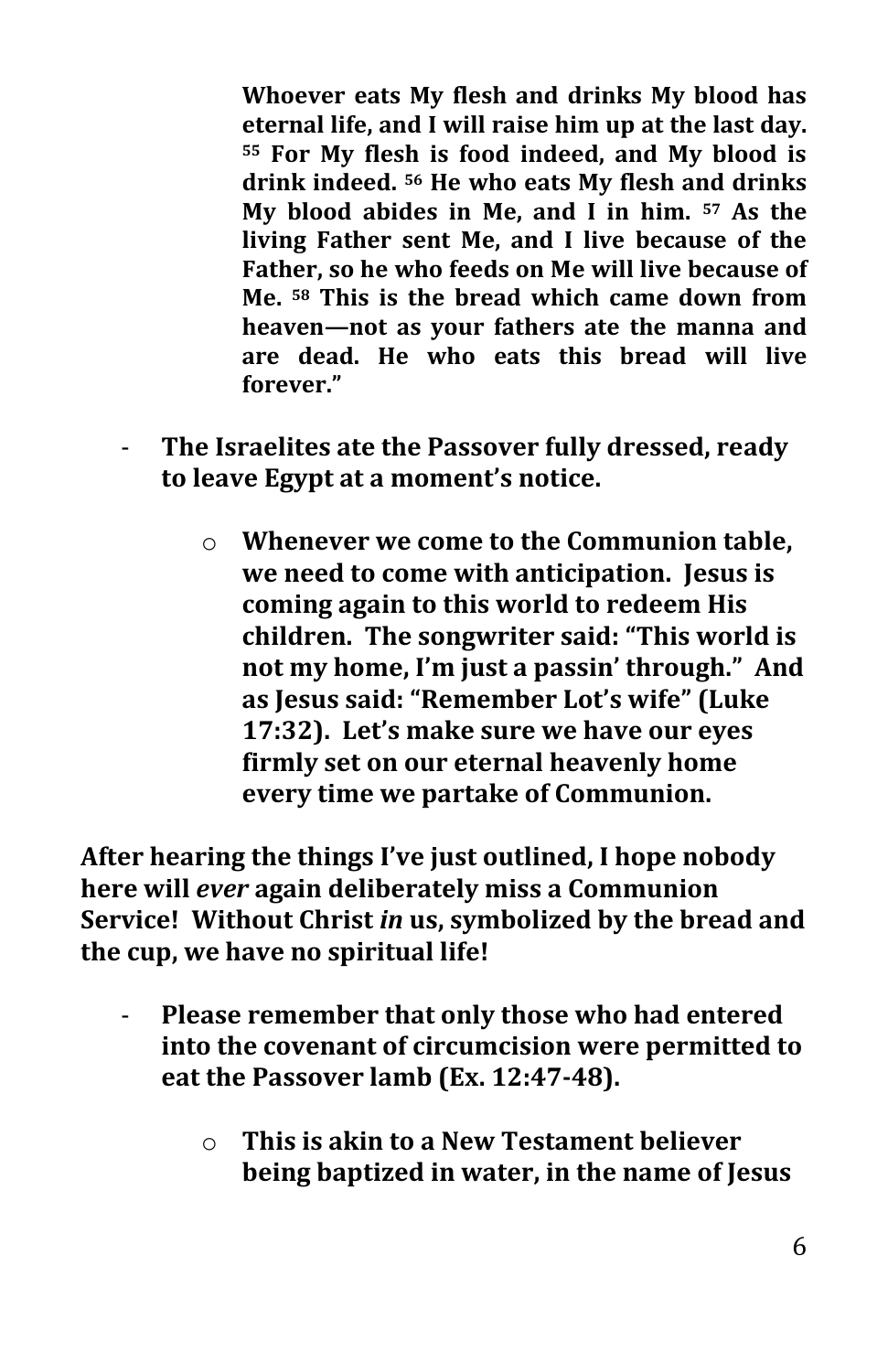**Christ before partaking of Communion. First things first. Baptism is crucial.** 

*(Along with circumcision, the children of Israel also symbolized the covenant of baptism. They were baptized into Moses at the Red Sea just as we were baptized into Christ, whether it was in a river, the sea, a baptismal pool or even a bathtub (Ex. 14:13-14, 16, 29-30a; (1 Cor. 10:1- 2.)) We are God's church, in an eternal covenant with Him.*

**In John 6, Jesus gave another Old Testament foreshadowing of the Communion meal. He referred to the way God fed the Israelites with manna from heaven as they made their way from Egypt to Canaan (Ex. 16:4). Along with manna, He also gave them water to drink from rocks (e.g. Ex. 17:6). This is key: The manna and the water were their** *only* **means of survival.**

- o **Could the Israelites feed themselves? No.**
- o **Could they find their own water? No.**
- o **Did they need God's help? Yes! God provided everything they needed. (***Food and drink were provided, clothes and shoes did not wear out, a cloud was provided to cool them by day, and fire to warm them by night***.)**

**So, now I'd like to make the most crucial application from our learning today as we look at the character of the Israelites, God's chosen people:**

> o **It is clear to see that God fed and cared for a nation of circumcised, 'baptized' sinners! They were a nation of rebels who constantly engaged in idolatry, lived immoral lives, and**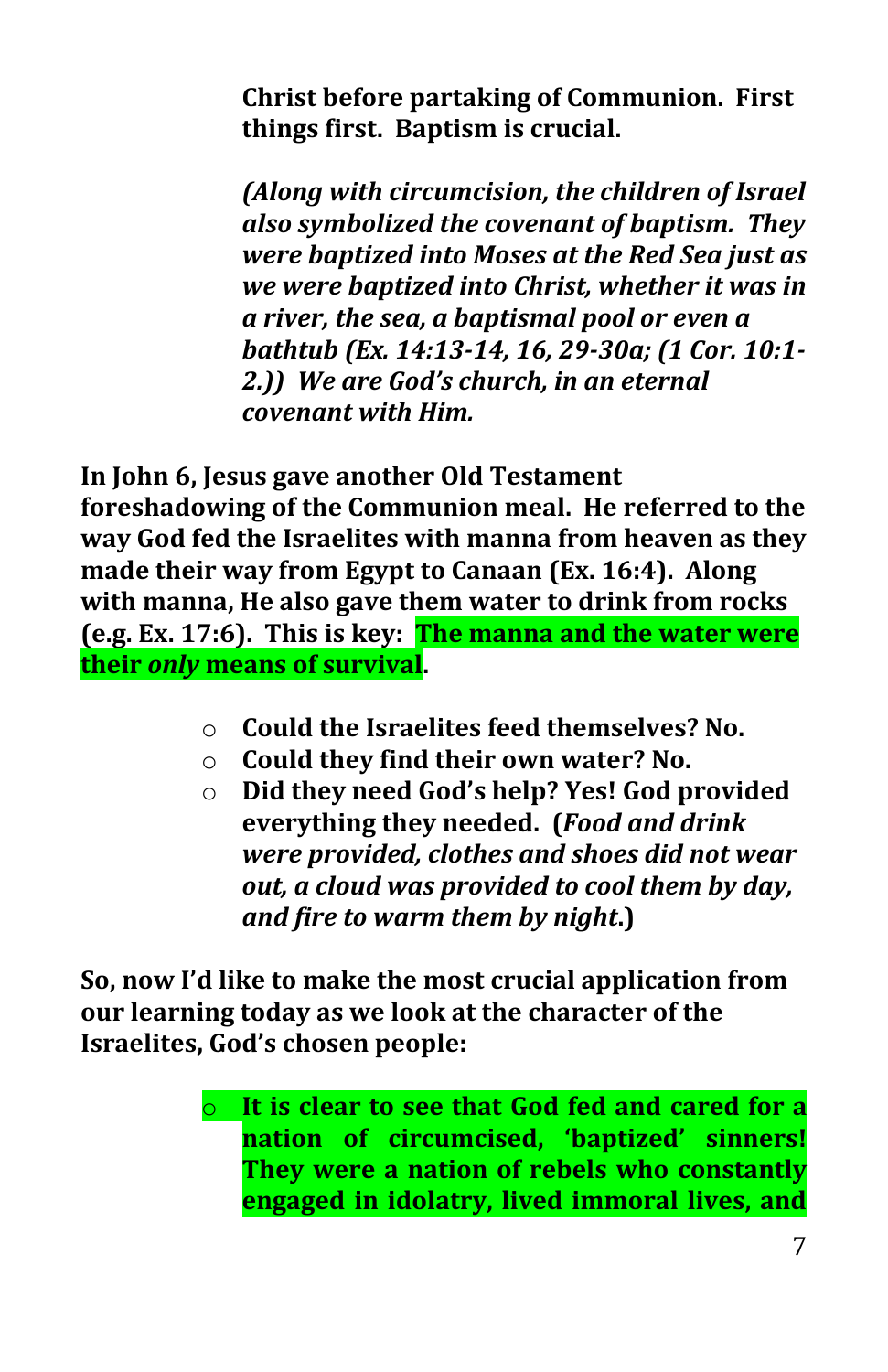**murmured against God on a daily basis. They consistently rejected His will and plan for them as a nation, and as a result, a whole generation died in the wilderness before they got to the promised land (Num. 14:22-23, 29). God didn't provide for them because of their righteousness. He provided for them because of their need!**

**As I mentioned before, when Jesus shared His last precrucifixion Passover with His disciples, He also instituted the new tradition of the "Lord's Supper." So, once again, let's remind ourselves of the things we read earlier in Exodus 12:**

- **Jesus is the Passover Lamb whose blood saves (1 Cor. 5:7).**
- **We are eligible to partake at the Passover table after we have entered into covenant with Him through baptism (Mark 16:16).**
- **And similar to the manna in the wilderness, Jesus identified** *Himself* **as the bread from heaven (John 6:51).**

**Now, let's answer this question: Just how holy and righteous do** *we* **need to be to partake at the Communion table?**

- **Well, just about as 'holy' and 'righteous' as the Israelites were, or as Jesus' disciples were! When we look at the disciples for example, here's what we see:**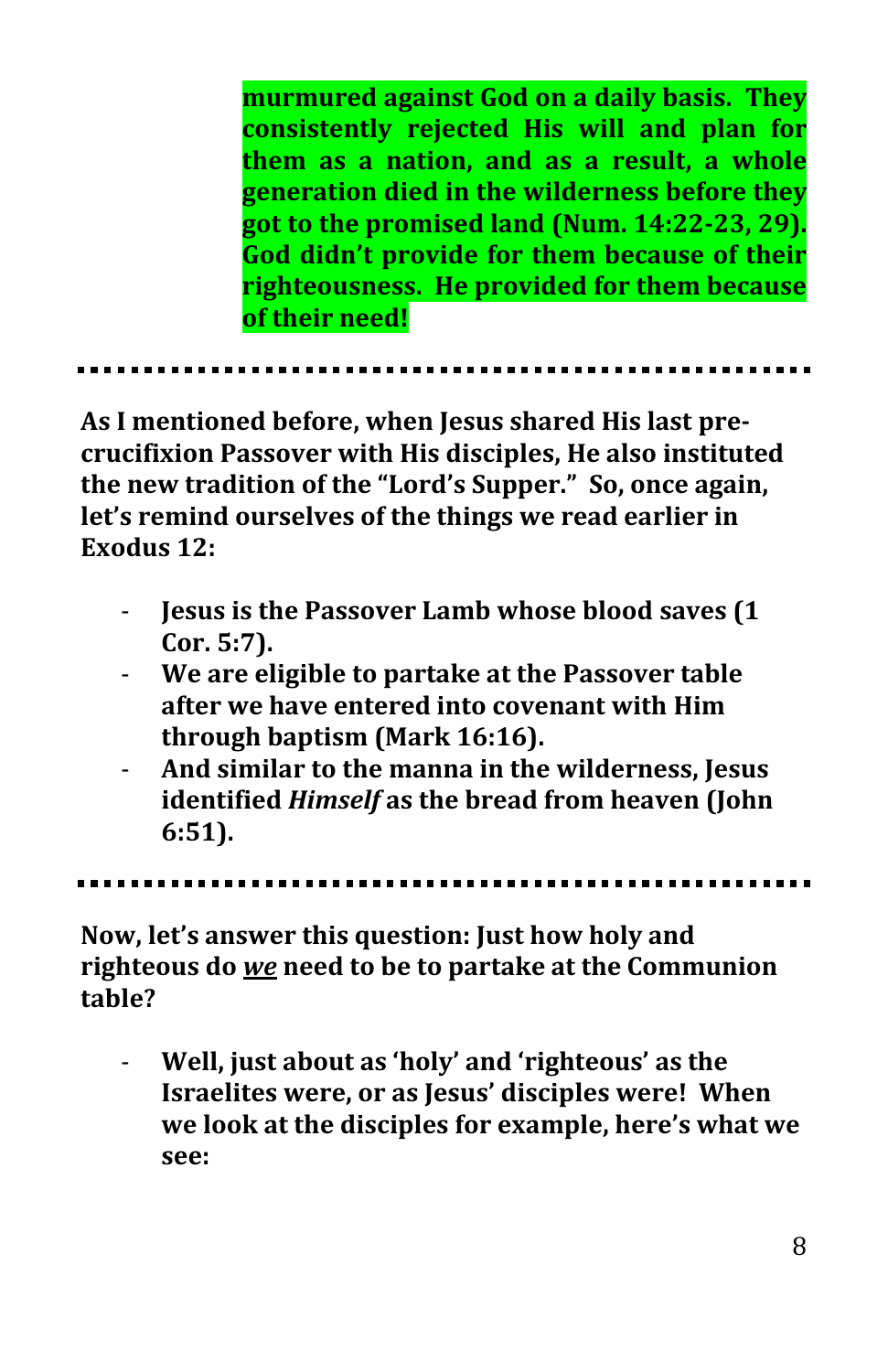- o **James and John – the Sons of Thunder – sought to call down fire from heaven on those who were unkind to them (Mark 3:17; Luke 9:51-56). (***This is the same John that is described as the apostle of love!***)**
- o **James and John again, were seeking power over their brethren, which caused a lot of anger and strife within the group (Mark 10:35-41).**
- o **The disciples' table discussion after Communion was "Which of us is the greatest"? (Luke 22:24-27).**
- o **Judas was a thief (John 12:6). He betrayed Jesus, then took his own life.**
- o **Peter began to curse and swear as he denied Jesus (Matt. 26:74). (This is after he and all the rest of the disciples had said they would die with Him (Mark 14:31).**
- o **Nine disciples fled and were absent from the trial and crucifixion.**
- o **Only ONE disciple (John) went all the way to Golgotha with Jesus.**

**But even with His foreknowledge that this would be the case, Jesus served Communion to each of them, and washed the feet of each and every one of them! These were people who were clearly unworthy of receiving the body and blood of Christ. In the same way, Jesus is waiting to serve each and every one of** *us* **at His table, in spite of our horrible failures and betrayals.**

**So, what is Paul speaking about in 1 Cor. 11:27 when he speaks against partaking of Communion "in an unworthy manner?"**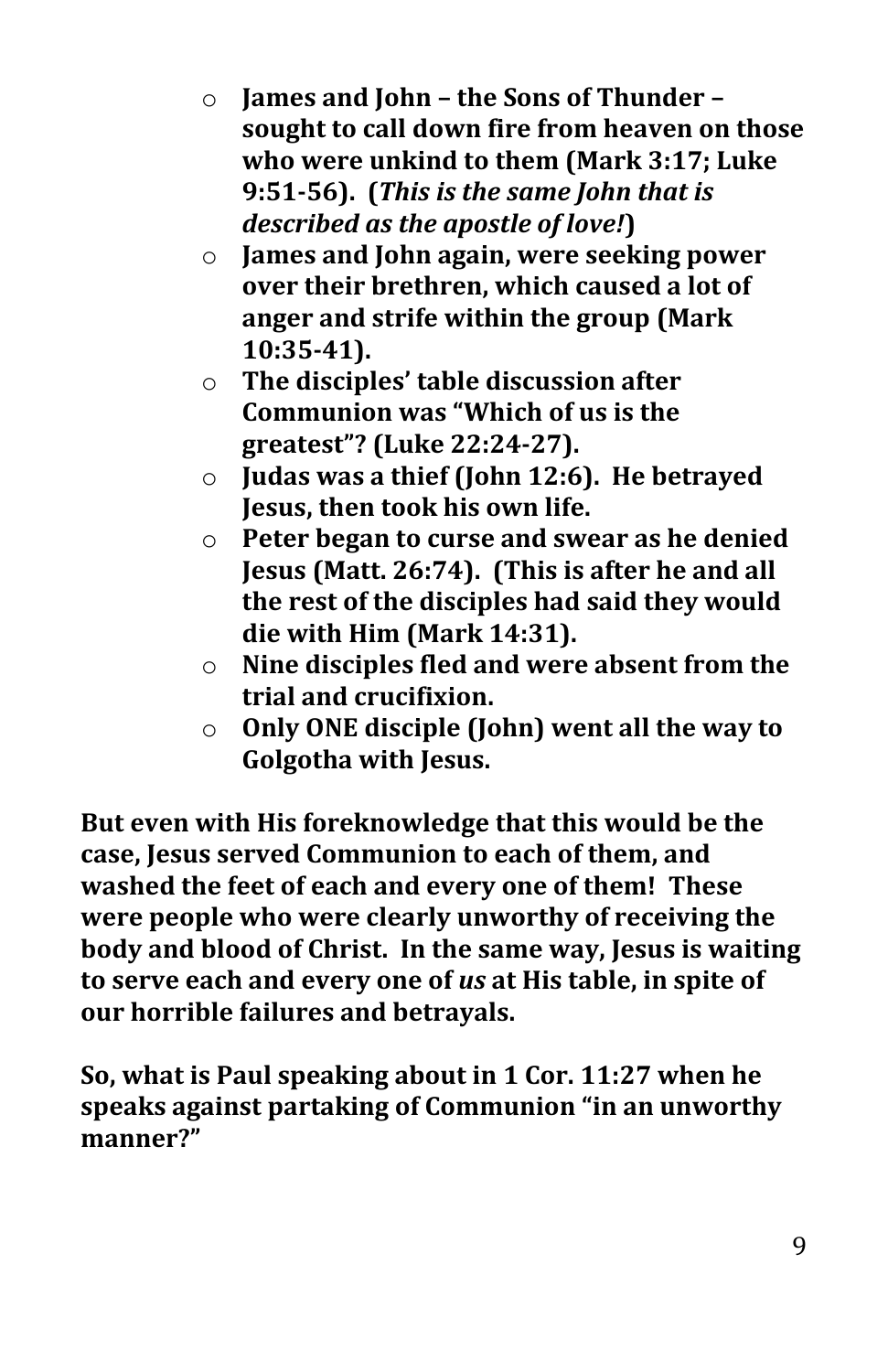**Well, it shows us that the emphasis is not on my personal holiness and worthy righteousness before God to partake at the table. But I do need to make sure that the condition of my** *heart* **is worthy as I partake.** 

**But before we go any further, let me read the whole background and context of Paul's speech to you:**

**1 Cor. 11:17-22 Now in this that I declare** *unto you* **I praise** *you* **not, that ye come together not for the better, but for the worse. <sup>18</sup> For first of all, when ye come together in the church, I hear that there be divisions among you; and I partly believe it. <sup>19</sup> For there must be also heresies among you, that they which are approved may be made manifest among you. <sup>20</sup> When ye come together therefore into one place,** *this* **is not to eat the Lord's supper. <sup>21</sup> For in eating every one taketh before** *other* **his own supper: and one is hungry, and another is drunken. <sup>22</sup> What? have ye not houses to eat and to drink in? or despise ye the church of God, and shame them that have not? What shall I say to you? shall I praise you in this? I praise** *you* **not.**

**Eating and drinking 'in a worthy manner' means we are treating the "Body of Christ" in a proper, godly fashion! We must constantly honor, recognize and see the Lord's Body – the Church, as precious. We must treat our brethren as if they were Jesus Himself!**

**The Corinthians' factions, divisions and 'classism' defeated any hope they had of celebrating the Lord's Supper in the way Jesus intended! Instead of bringing them life, it was bringing them under judgment (1 Cor. 11:29). At dinner, the rich ate well and got drunk, while the poor starved. No doubt the 'Paul Clique' had nothing to do with the 'Cephas Clique' and both stayed away from the 'Apollos Clique' or the 'Jesus Clique' (see 1 Cor. 1).**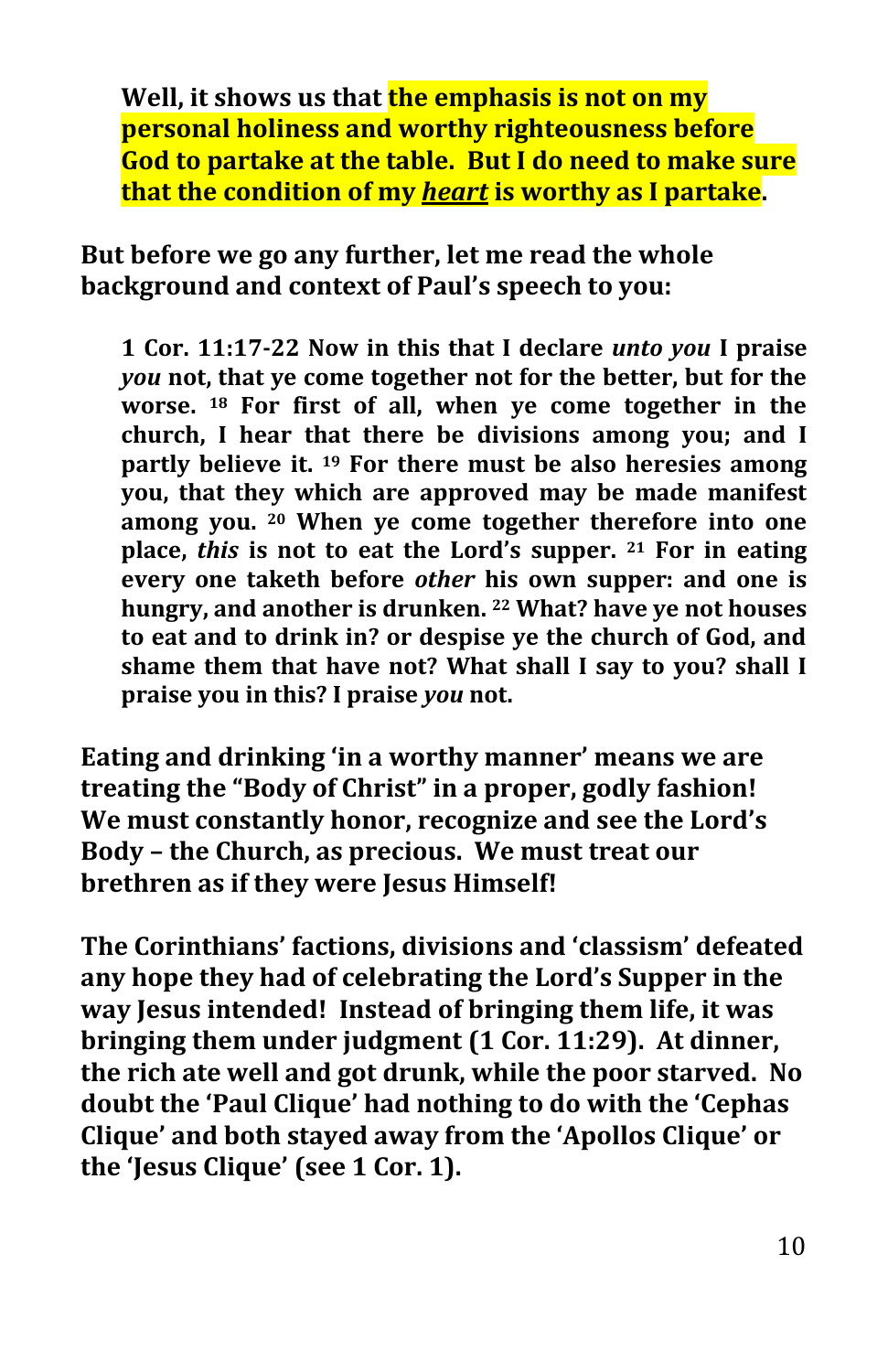**Paul let them know that our failure to treat our brothers and sisters in a godly, loving manner can lead to sickness and even death if we desecrate the table by despising our brethren.** 

**Yet even in the middle of this mess, God's work of mercy was still evident. The sickness and death Paul described would not lead to eternal damnation, but the complete opposite. God uses this judgment to** *save* **His people from eternal condemnation (1 Cor. 11:32)! Earlier in the epistle, Paul even delivered a sinning brother over to Satan for the "destruction of his flesh, so that his spirit may be saved in the day of the Lord Jesus" (1 Cor. 5:1-5)**

**Jesus also said: "It is not those who are healthy who need a physician, but those who are sick" (Matt. 9:12 NASB). The Lord doesn't chase us from His table because of our imperfections. Instead, He welcomes us because of our need.** 

**We cannot cleanse ourselves to make ourselves worthy, so He calls us to "eat His flesh and drink His blood." This is how we become worthy and receive** *His* **life inside of us. Not our life, but** *His* **life.** 

**So, dear people of God. Do not avoid the table of the Lord. It gives life. It draws us closer to God and to each other. It shows the power of the gospel at work in us and in the Body of Christ. His body and blood give us His worthiness and righteousness. Communion recalls the work of Christ at Calvary and celebrates Him. It reminds us that one day we will share this meal in Heaven's great banquet hall at the marriage supper of the Lamb.**

**So now I invite you to join me at the table. It's Supper Time!**